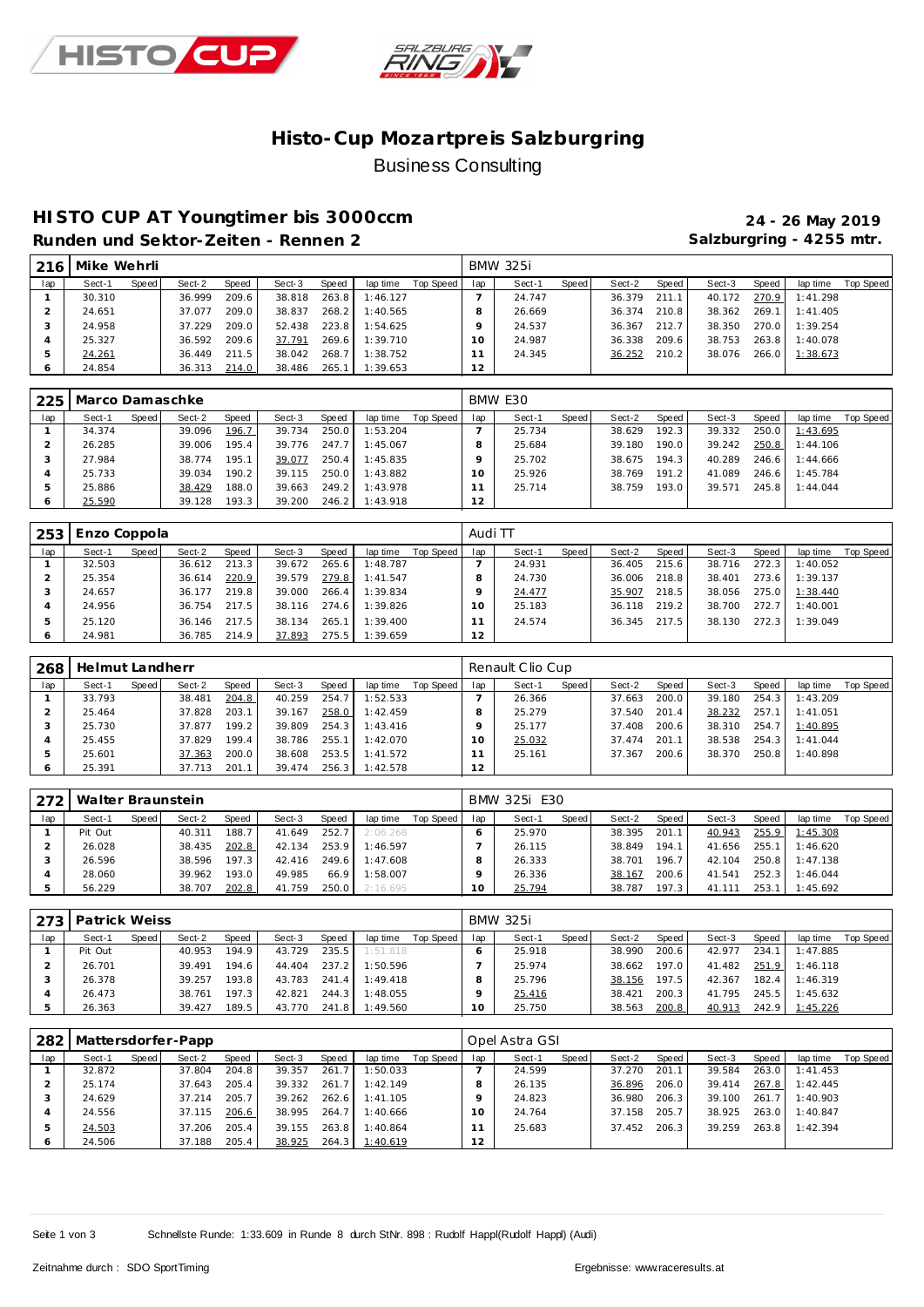



## **Histo-Cup Mozartpre is Salzburgring** Business Consulting

# **HISTO CUP AT Youngtimer bis 3000ccm 24 - 26 May 2019**

Salzburgring - 4255 mtr.

| 291 | Bruno Wehrli |       |        |                    |        |       |          |           |     | MG ZR 160 |       |        |        |        |       |          |           |
|-----|--------------|-------|--------|--------------------|--------|-------|----------|-----------|-----|-----------|-------|--------|--------|--------|-------|----------|-----------|
| lap | Sect-1       | Speed | Sect-2 | Speed              | Sect-3 | Speed | lap time | Top Speed | lap | Sect-1    | Speed | Sect-2 | Speed  | Sect-3 | Speed | lap time | Top Speed |
|     | 36.174       |       | 39.159 | 200.0              | 41.804 | 249.6 | 1:57.137 |           |     | 25.468    |       | 37.863 | 199.4  | 41.095 | 247.0 | 1:44.426 |           |
|     | 26.407       |       | 38.255 | 200.8              | 41.023 | 250.4 | 1:45.685 |           |     | 25.671    |       | 38.102 | 197.8  | 40.744 | 252.7 | 1:44.517 |           |
|     | 26.250       |       | 38.260 | 198.6              | 40.326 | 252.7 | 1:44.836 |           |     | 25.409    |       | 38.220 | 198.31 | 40.957 | 251.2 | 1:44.586 |           |
|     | 26.375       |       | 39.121 | 193.8              | 40.576 | 252.7 | 1:46.072 |           | 10  | 25.863    |       | 38.173 | 199.7  | 40.569 | 248.5 | 1:44.605 |           |
|     | 25.534       |       | 38.232 | 194.6 <sub>1</sub> | 40.796 | 248.8 | 1:44.562 |           |     | 25.395    |       | 38.189 | 195.91 | 40.574 | 250.0 | 1:44.158 |           |
|     | 25.346       |       | 38.163 | 196.7              | 40.043 | 252.7 | 1:43.552 |           | 12  |           |       |        |        |        |       |          |           |

| 306 | Dominik Klima |       |        |       |        |       |          |           |     | Honda Integra R |       |        |       |        |       |          |           |
|-----|---------------|-------|--------|-------|--------|-------|----------|-----------|-----|-----------------|-------|--------|-------|--------|-------|----------|-----------|
| lap | Sect-1        | Speed | Sect-2 | Speed | Sect-3 | Speed | lap time | Top Speed | lap | Sect-1          | Speed | Sect-2 | Speed | Sect-3 | Speed | lap time | Top Speed |
|     | 28.571        |       | 36.529 | 212.7 | 36.887 | 272.7 | 1:41.987 |           |     | 24.492          |       | 36.200 | 209.9 | 36.555 | 271.8 | 1:37.247 |           |
|     | 24.219        |       | 35.865 | 211.8 | 36.976 | 271.4 | 1:37.060 |           |     | 24.475          |       | 36.354 | 210.5 | 37.151 | 269.6 | 1:37.980 |           |
|     | 24.078        |       | 35.827 | 211.8 | 36.534 | 272.3 | 1:36.439 |           |     | 24.345          |       | 36.417 | 209.0 | 37.226 | 272.7 | 1:37.988 |           |
|     | 23.961        |       | 35.924 | 209.9 | 36.543 | 270.9 | 1:36.428 |           | Ω   | 24.861          |       | 36.306 | 212.4 | 37.149 | 270.0 | 1:38.316 |           |
|     | 24.989        |       | 36.247 | 208.7 | 36.420 | 271.8 | 1:37.656 |           |     | 25.349          |       | 35.867 | 212.7 | 39.753 | 258.8 | 1:40.969 |           |
|     | 23.837        |       | 36.042 | 208.1 | 36.642 | 267.8 | 1:36.521 |           | 12  | 28.254          |       | 43.120 | 167.4 | 52.021 | 73.6  | 2:03.395 |           |

| 320 | Flavio Lompa |       |        |       |        |       |          |           |     | BMW 320 I |       |        |       |        |       |          |                  |
|-----|--------------|-------|--------|-------|--------|-------|----------|-----------|-----|-----------|-------|--------|-------|--------|-------|----------|------------------|
| lap | Sect-1       | Speed | Sect-2 | Speed | Sect-3 | Speed | lap time | Top Speed | lap | Sect-1    | Speed | Sect-2 | Speed | Sect-3 | Speed | lap time | <b>Top Speed</b> |
|     | 31.902       |       | 36.836 | 208.7 | 38.040 | 268.2 | 1:46.778 |           |     | 23.815    |       | 35.258 | 221   | 37.408 | 268.7 | 1:36.481 |                  |
|     | 24.344       |       | 35.942 | 214.6 | 37.137 | 271.8 | 1:37.423 |           |     | 24.146    |       | 35.183 | 218.8 | 36.296 | 274.1 | 1:35.625 |                  |
|     | 24.487       |       | 35.539 | 221.2 | 37.465 | 269.6 | 1:37.491 |           |     | 23.487    |       | 34.878 | 222.6 | 36.801 | 275.5 | 1:35.166 |                  |
|     | 23.926       |       | 35.505 | 220.5 | 37.047 | 270.5 | 1:36.478 |           | Ω   | 23.926    |       | 34.733 | 224.6 | 38.294 | 279.3 | 1:36.953 |                  |
|     | 24.293       |       | 35.263 | 221.5 | 37.004 | 270.0 | 1:36.560 |           |     | 24.377    |       | 35.163 | 221.2 | 36.080 | 271.8 | 1:35.620 |                  |
|     | 24.053       |       | 35.131 | 221.5 | 36.689 | 270.9 | 1:35.873 |           |     | 23.600    |       | 35.166 | 220.5 | 36.818 | 272.3 | 1:35.584 |                  |

| 326     | Wolfgang Bauer |       |        |       |        |       |          |           |     | Renault Clio Cup |       |        |       |        |       |          |           |
|---------|----------------|-------|--------|-------|--------|-------|----------|-----------|-----|------------------|-------|--------|-------|--------|-------|----------|-----------|
| lap     | Sect-1         | Speed | Sect-2 | Speed | Sect-3 | Speed | lap time | Top Speed | lap | Sect-1           | Speed | Sect-2 | Speed | Sect-3 | Speed | lap time | Top Speed |
|         | 34.094         |       | 38.303 | 198.1 | 41.094 | 259.2 | 1:53.491 |           |     | 27.360           |       | 37.306 | 196.5 | 39.334 | 256.7 | 1:44.000 |           |
|         | 26.010         |       | 37.309 | 202.5 | 39.080 | 259.2 | 1:42.399 |           |     | 25.218           |       | 37.429 | 202.0 | 38.348 | 259.2 | 1:40.995 |           |
|         | 26.035         |       | 37.584 | 198.6 | 39.731 | 257.1 | 1:43.350 |           |     | 25.178           |       | 37.305 | 202.0 | 38.358 | 259.2 | 1:40.841 |           |
|         | 25.831         |       | 37.517 | 204.8 | 38.902 | 257.1 | 1:42.250 |           | Ω   | 25.155           |       | 37.302 | 198.6 | 38.806 | 255.5 | 1:41.263 |           |
|         | 25.116         |       | 37.707 | 202.5 | 38.684 | 255.1 | 1:41.507 |           |     | 25.050           |       | 37.298 | 200.0 | 38.865 | 257.6 | 1:41.213 |           |
| $\circ$ | 25.343         |       | 37.720 | 200.0 | 38.824 | 257.1 | 1:41.887 |           | 12  |                  |       |        |       |        |       |          |           |

| 437 | Mario Huber |         |        |       |        |       |          |           | Seat Ibiza Cup |        |       |        |       |        |       |          |           |  |
|-----|-------------|---------|--------|-------|--------|-------|----------|-----------|----------------|--------|-------|--------|-------|--------|-------|----------|-----------|--|
| lap | Sect-1      | Speed I | Sect-2 | Speed | Sect-3 | Speed | lap time | Top Speed | lap            | Sect-1 | Speed | Sect-2 | Speed | Sect-3 | Speed | lap time | Top Speed |  |
|     | 33.850      |         | 38.423 | 200.0 | 39.690 | 253.9 | 1:51.963 |           |                | 26.014 |       | 40.091 | 181.8 | 42.805 | 230.4 | 1:48.910 |           |  |
|     | 25.883      |         | 38.520 | 197.3 | 41.108 | 244.3 | 1:45.511 |           |                | 25.998 |       | 39.985 | 186.0 | 39.333 | 258.0 | 1:45.316 |           |  |
|     | 26.527      |         | 38.442 | 199.4 | 40.085 | 242.5 | 1:45.054 |           |                | 24.785 |       | 38.285 | 198.9 | 40.784 | 242.9 | 1:43.854 |           |  |
|     | 26.643      |         | 38.855 | 197.0 | 40.480 | 244.3 | 1:45.978 |           |                | 26.056 |       | 38.080 | 201.1 | 40.114 | 255.5 | 1:44.250 |           |  |
|     | 26.501      |         | 39.365 | 175.6 | 40.534 | 248.1 | 1:46.400 |           |                | 25.646 |       | 38.287 | 200.3 | 41.118 | 249.2 | 1:45.051 |           |  |
|     | 27.783      |         | 38.848 | 191.2 | 39.913 | 244.0 | 1:46.544 |           | 12             |        |       |        |       |        |       |          |           |  |

|     | 472   Pironaci Guiseppe |       |        |       |        | BMW 320 E46 WTCC |          |           |     |        |         |        |       |        |       |          |           |
|-----|-------------------------|-------|--------|-------|--------|------------------|----------|-----------|-----|--------|---------|--------|-------|--------|-------|----------|-----------|
| lap | Sect-1                  | Speed | Sect-2 | Speed | Sect-3 | Speed            | lap time | Top Speed | lap | Sect-1 | Speed ! | Sect-2 | Speed | Sect-3 | Speed | lap time | Top Speed |
|     | 29.855                  |       | 36.315 | 211.1 | 37.470 | 271.8            | 1:43.640 |           |     | 23.958 |         | 34.914 | 208.7 | 37.075 | 273.6 | 1:35.947 |           |
|     | 24.349                  |       | 35.302 | 210.2 | 37.002 | 272.3            | 1:36.653 |           |     | 23.986 |         | 35.166 | 202.5 | 37.847 | 270.5 | 1:36.999 |           |
|     | 24.189                  |       | 35.344 | 208.4 | 37.615 | 266.0            | 1:37.148 |           |     | 25.984 |         | 44.282 | 155.0 | 47.886 | 75.2  | 1:58.152 |           |
|     | 24.015                  |       | 35.717 | 210.2 | 36.967 | 274.1            | 1:36.699 |           | 8   |        |         |        |       |        |       |          |           |

| 479 | eonhard Gappmayer_ |       |        |       |        |       |          |           |     | Abarth Assetto Corse |       |        |       |        |       |          |           |  |  |  |
|-----|--------------------|-------|--------|-------|--------|-------|----------|-----------|-----|----------------------|-------|--------|-------|--------|-------|----------|-----------|--|--|--|
| lap | Sect-1             | Speed | Sect-2 | Speed | Sect-3 | Speed | lap time | Top Speed | lap | Sect-1               | Speed | Sect-2 | Speed | Sect-3 | Speed | lap time | Top Speed |  |  |  |
|     | 35.162             |       | 38.777 | 198.3 | 40.910 | 247.  | 1:54.849 |           |     | 26.367               |       | 38.665 | 192.0 | 40.433 | 248.1 | 1:45.465 |           |  |  |  |
|     | 26.371             |       | 39.575 | 183.2 | 40.661 | 248.5 | 1:46.607 |           |     | 26.057               |       | 38.691 | 189.7 | 40.230 |       | 1:44.978 |           |  |  |  |
|     | 26.612             |       | 38.601 | 190.0 | 40.712 |       | 1:45.925 |           |     | 26.542               |       | 38.427 | 191.2 | 41.934 | 246.6 | 1:46.903 |           |  |  |  |
|     | 26.837             |       | 39.646 | 189.2 | 41.418 | 247.0 | 1:47.901 |           |     | 25.929               |       | 38.696 | 191.5 | 40.413 | 245.5 | 1:45.038 |           |  |  |  |
|     | 26.414             |       | 39.245 | 186.5 | 40.622 | 244.7 | 1:46.281 |           | 10  | 26.978               |       | 38.750 | 181.6 | 41.560 | 246.2 | 1:47.288 |           |  |  |  |

|     | 494   Cettou-Jean-Michel Ti-pingo |         |        |       |        |       |                       |  |  | BMW 320 |       |              |       |                       |         |          |           |  |
|-----|-----------------------------------|---------|--------|-------|--------|-------|-----------------------|--|--|---------|-------|--------------|-------|-----------------------|---------|----------|-----------|--|
| lap | Sect-1                            | Speed I | Sect-2 | Speed | Sect-3 | Speed | laptime Top Speed lap |  |  | Sect-1  | Speed | Sect-2       | Speed | Sect-3                | Speed I | lap time | Top Speed |  |
|     | 26.634                            |         | 35.873 | 222.2 |        |       | 36.828 267.8 1:39.335 |  |  | 23.353  |       | 35.106 222.6 |       | 36.700 272.3 1:35.159 |         |          |           |  |

Seite 2 von 3 Schnellste Runde: 1:33.609 in Runde 8 durch StNr. 898 : Rudolf Happl(Rudolf Happl) (Audi)